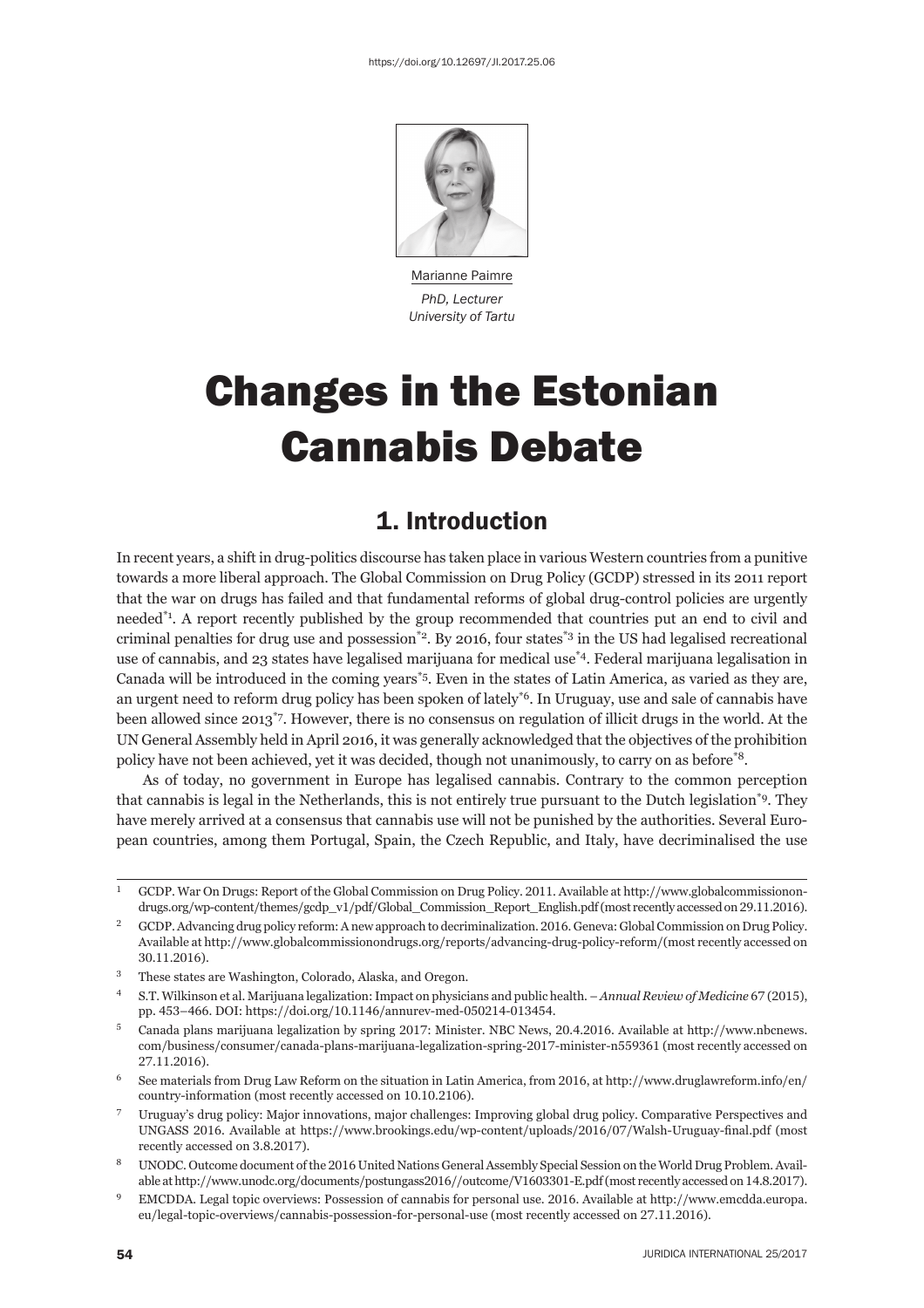of cannabis; i.e., it is not a criminal offence but a misdemeanour. The Estonian media's oversimplified approach to the Portuguese depenalisation model has reinforced the common misconception that consumption is perfectly legal over there. Unlike in Estonia, large amounts of attention are paid to treatment and rehabilitation of addicts in Portugal. Nonetheless, according to that country's laws, possession of the substance for more than 10 days' average consumption constitutes a criminal offence, that is quite similar to the situation in Estonia (*resp*. ten average doses)\*10. Recently, attempts to embrace a 'softer' cannabis policy have become visible in various parts of Europe. For instance, Copenhagen's mayor is working to legalise cannabis sale<sup>\*11</sup>. The prohibitionist cannabis policy is even being challenged in Sweden<sup>\*12</sup>. In recent years, pro-legalisation sentiments are emanating from various media outlets of additional countries; e.g., the *Times* has openly declared its support for the pro-legalisation camp in the UK\*13.

In Estonia, some prominent jurists (J. Sootak, P. Randma, and P. Vahur) have recognised the need to reduce sentences for use and possession of cannabis or even legalise its use, as the existing punishments in place are a clear indication of overcriminalisation<sup>\*14</sup>. According to them, when it comes to punishment, generally there is no holding back\*15. In substantial numbers, Estonians are eager to experiment with this drug. Recently published results of a survey on drug use among Estonian students reveal that 38% of 15–16-year-olds have tried some illicit drug\*16. Hence, there are quite a few potential lawbreakers in Estonia\*17. Several scholars have considered it immoral to maintain such a desperate gap between reality and the laws\*18. In Estonia, cannabis legalisation has become the subject of wider public discussion too in the last few years<sup>\*19</sup>. According to the media-monitoring company Baltic Media Monitoring Group (BMMG), regulation of cannabis was high on the media agenda in Estonia in  $2015^{20}$ .

It is important to study the press coverage of drug-policy issues because the media's role in shaping opinion on drug-regulation issues among the leading politicians, governments, and general public should not be underestimated $2<sup>21</sup>$ . News portals and online versions of the major newspapers are, alongside scientific publications, health magazines, television, and social media outlets, an important factor in raising public awareness of drugs<sup>\*22</sup> and in forming relevant drug policy<sup>\*23</sup>. News-media coverage both reflects and

 $20$  Kanep eesti ajakirjanduses,  $01.01 - 13.12$   $2015$  ['Hemp in the Estonian press,  $1.1-13.12.2015$ ']. Tallinn: Baltic Media Monitoring Group 2016 (in Estonian).

<sup>&</sup>lt;sup>10</sup> Act on Narcotic Drugs and Psychotropic Substances and Precursors Thereof. Available at https://www.riigiteataja.ee/en/ eli/506052016001/consolide (most recently accessed on 14.8.2017), paragraph 31.

O. Rogeberg. Drug policy, values and the public health approach: Four lessons from drug policy reform movements. - *Nordic Studies on Alcohol and Drugs 32 (2015)* / 4, pp. 347-364. DOI: https://doi.org/10.1515/nsad-2015-0034.

ɲɳ J. Månsson, M. Ekendahl. Protecting proh*ibition: The role of Swedish information symposia in keeping cannabis a high-profile problem. – Contemporary Drug Problems 42 (2015) / 3, pp. 209–225. DOI: https://doi.org/10.1177/0091450915599348.* 

<sup>&</sup>lt;sup>13</sup> The Times calls for decriminalisation of all illegal drugs. – *The Guardian*, 16.6.2016. Available at https://www.theguardian. com/media/greenslade/2016/jun/16/the-times-decriminalisation-drugs (most recently accessed on 25.11.2016).

ɲɵ J. Sootak, P. Randma. Narkokriminaalpoliitika või narkopoliitika? ['Criminal drug policy or drug policy?']. – *Akadeemia* 2006/6, pp. 1325-1364 (in Estonian).

<sup>&</sup>lt;sup>15</sup> J. Sootak. Narkokurjategijaks saada on liiga lihtne ['It's too easy to become a drug offender']. – *Postimees*, 7.7.2009 (in Estonian).

<sup>&</sup>lt;sup>16</sup> NIHD. Uimastite tarvitamine koolinoorte seas: 15-16-aastaste õpilaste legaalsete ja illegaalsete narkootikumide kasutamine Eestis ['Drug use among schoolchildren: Use of legal and illegal drugs by 15-16-year-old students in Estonia']. National Institute of Health Development, pp. 17-18 (in Estonian).

 $17$  J. Sootak (see Note 15).

ɲɹ R. Villems. Kanepi pruukimise võiks dekriminaliseerida! ['Use of cannabis could be decriminalised']. – *Eesti Päevaleht*, 30.12.2009. Available at http://forte.delfi.ee/news/teadus/akadeemik-kanepi-pruukimise-voiks-dekriminaliseerida ?id=28190511 (most recently accessed on 3.8.2017); M. Järvelaid. Keelatud kanep mõjub ohutumalt kui seadustatud alkohol ja tubakas ['Forbidden hemp is more safe than the allowed alcohol and tobacco']. – *Eesti Ekspress*, 8.8.2009 (in Estonian).

ɲɺ F. Elkind. Narkootikumid ühiskonnas ja nende representatsioonid Eesti ajalehtede *online* versioonides ['Illicit drugs in society and their representations in the **online** versions of the Estonian newspapers']. MA thesis. Tallinn: Tartu Ülikool 2016 (in Estonian).

<sup>&</sup>lt;sup>21</sup> S. Lenton. Pot, politics and the press – reflections on cannabis law reform in Western Australia. – *Drug and Alcohol Review* 23 (2004) / 2, pp. 223-233. DOI: https://doi.org/10.1080/09595230410001704226.

<sup>&</sup>lt;sup>22</sup> P. Bell. Drugs and the media. – *Australian Alcohol/Drug Review* 4 (1985) / 2, pp. 235–242. DOI: https://doi. org/10.1080/09595238580000401; W.D. Crano, M. Burgoon. *Mass Media and Drug Prevention: Classic and Contemporary Theories and Research.* 2002. DOI: https://doi.org/10.4324/9781410603845; K. Lancaster et al. Illicit drugs and the media: Models of media effects for use in drug policy research. – *Drug and Alcohol Review* 30 (2011) / 4, pp. 397-402. DOI: https://doi.org/10.1111/j.1465-3362.2010.00239.x.

<sup>&</sup>lt;sup>23</sup> S. Lenton (see Note 21); *ibid.*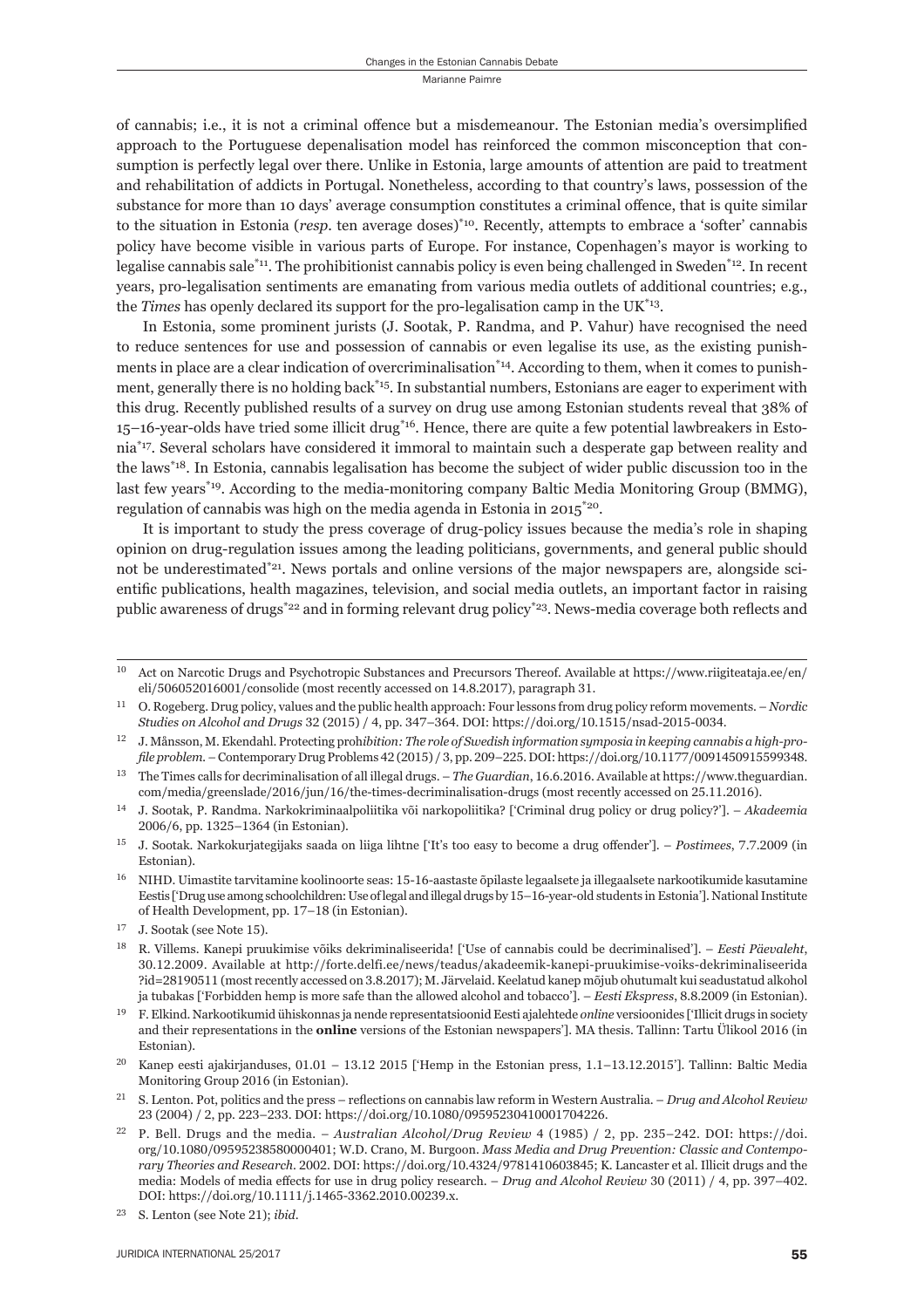influences the national dialogue about policy issues<sup>\*24</sup>. Mass media have been identified as a 'battleground' in the drug field\*<sup>25</sup>. According to N. Fairclough, the media should be seen as offering valuable material for researching social change\*26 and newspaper articles are very relevant material for investigating shifts in public debate\*27.

This paper is intended to describe how the issue of cannabis regulation has been addressed in online versions of Estonia's major dailies (*Postimees* and *Eesti Päevaleht*) and by the main news portal, Delfi. The author of this article is interested in how the Estonian press has reacted to a situation wherein Estonia's biggest role model, the US (along with Canada), pursues a more lenient drug policy while the official policy in Estonia continues on a rather punitive course: how is the press responding to all this? Is the press open to diverse views on drug policies, or is it rather focused on the official discourse? Who is given voice by journalists in the drug-politics debate? Which approach to cannabis (continuing to ban it vs. advocating legalisation) prevails in opinion pieces? What are the main arguments both for and against cannabis legalisation? How has the coverage changed with time?

The remainder of the article is organised such that the next section gives an overview of the major studies on cannabis and the media, with the third section then discussing cannabis use and regulation in Estonia. After this, methodology of the study presented here is introduced, and the main parts of the article present results of press analysis. A summary closes the article.

## 2. Earlier studies on cannabis representations in the news media

Many studies have focused on media and illicit drugs<sup>\*28</sup>. Some scholars have found that marijuana has long been portrayed negatively through purported ties to violence and racial/ethnic stereotypes in the US press\*29. Researchers from various countries have found that media coverage of cannabis has been predominantly associated with law enforcement, criminality, and legal issues<sup>\*30</sup>. Studies show that press pieces tend to echo law-enforcement claims surrounding issues of drug policy<sup>\*31</sup>. Recently it has been found that the situation is changing in the Western world\*32.

 $^{24}$  E. McGinty et al. The emerging public discourse on state legalization of marijuana for recreational use in the US: Analysis of news media coverage, 2010–2014. – *Preventive Medicine* 90 (2016), pp. 114–120. DOI: https://doi.org/10.1016/j. ypmed.2016.06.040; D.A. Graber, J. Dunaway. *Mass Media and American Politics*. CO Press 2014.

 $^{25}$  J. Månsson, M. Ekendahl (see Note 12).

<sup>&</sup>lt;sup>26</sup> N. Fairclough. *Media Discourse*. London; New York; Sydney; Auckland: Arnold 1995.

<sup>&</sup>lt;sup>27</sup> J. Månsson, M. Ekendahl (see Note 12).

<sup>&</sup>lt;sup>28</sup> S.J. Bright et al. What can we say about substance use? Dominant discourses and narratives emergent from Australian media. – *Addiction Research and Theory* 6 (2008) / 2, pp. 135–148. DOI: https://doi.org/10.1080/16066350701794972; C. Reinarman et al. Crack in context: Politics and media in the making of a drug scare. – *Contemporary Drug Problems* 16 (1985) / 4, pp. 535-577; M. McArthur. Pushing the drug debate: The media's role in policy reform. - Australian Journal of  $Social Issues$  1999/May, pp. 149-165. DOI: https://doi.org/10.1002/j.1839-4655.1999.tb01075.x; G. Lawrence et al. Sending the wrong message: Analysis of print media reportage of the ACT heroin prescription trial proposal, August 1997. – *Australian and New Zealand Journal of Public Health* 24 (2000), pp. 254–264. DOI: https://doi.org/10.1111/j.1467-842x.2000. tbɱɲɶɷɶ.x; A. *Elliott,* S. *Chapman. '*Heroin hell their own making': Construction of heroin users in the Australian press 1992–97. *Drug & Alcohol Review* 19 (2000), pp. 191–201. DOI: https://doi.org/10.1080/713659328; K. Beckett. Setting the public agenda: Street crime and drug use in American politics. – *Social Problems* 41 (1994) / 3, pp. 425-447. DOI: https://doi.org/10.2307/3096971; etc.

<sup>&</sup>lt;sup>29</sup> M.A. Kleinman. *Against Excess: Drug Policy for Results*. New York: Basic Books 1992; B. Kilmer et al. *Marijuana Legalization: What Everyone Needs to Know. New York: Oxford University Press 2012.* 

ɴɱ C.E. Hughes et al. How do Australian news media depict illicit drug issues? An analysis of print media reporting across and between illicit drugs, 2003–2008. – *International Journal of Drug Policy* 22 (2011) / 4, pp. 285–291. DOI: https:// doi.org/10.1016/j.drugpo.2011.05.008; S. Cross. Under a cloud: Morality, ambivalence and uncertainty in news discourse of cannabis law reform in Great Britain. In P. Manning (ed.). *Drugs and Popular Culture: Drugs, Media and Identity in Contemporary Society*, pp. 134-149. Cullompton: Willan Publishing 2007.

S. Taylor. Outside the outsiders: Media representations of drug use. – *Probation Journal* 55 (2008) / 4, pp. 369-387. DOI: https://doi.org/10.1177/0264550508096493; S. Boyd, C. Carter. Methamphetamine discourse: Media, law, and policy. – *Canadian Journal of Communication* 35 (2010) /2, pp. 219-237. DOI: https://doi.org/10.22230/cjc.2010v35n2a2207.

J. Månsson, M. Ekendahl (see Note 12); J. Månsson. A dawning demand for a new cannabis policy: A study of Swedish online drug discussions. – *International Journal of Drug Policy* 25 (2014) / 4, pp. 673-681. DOI: https://doi.org/10.1016/j. drugpo.2014.04.001.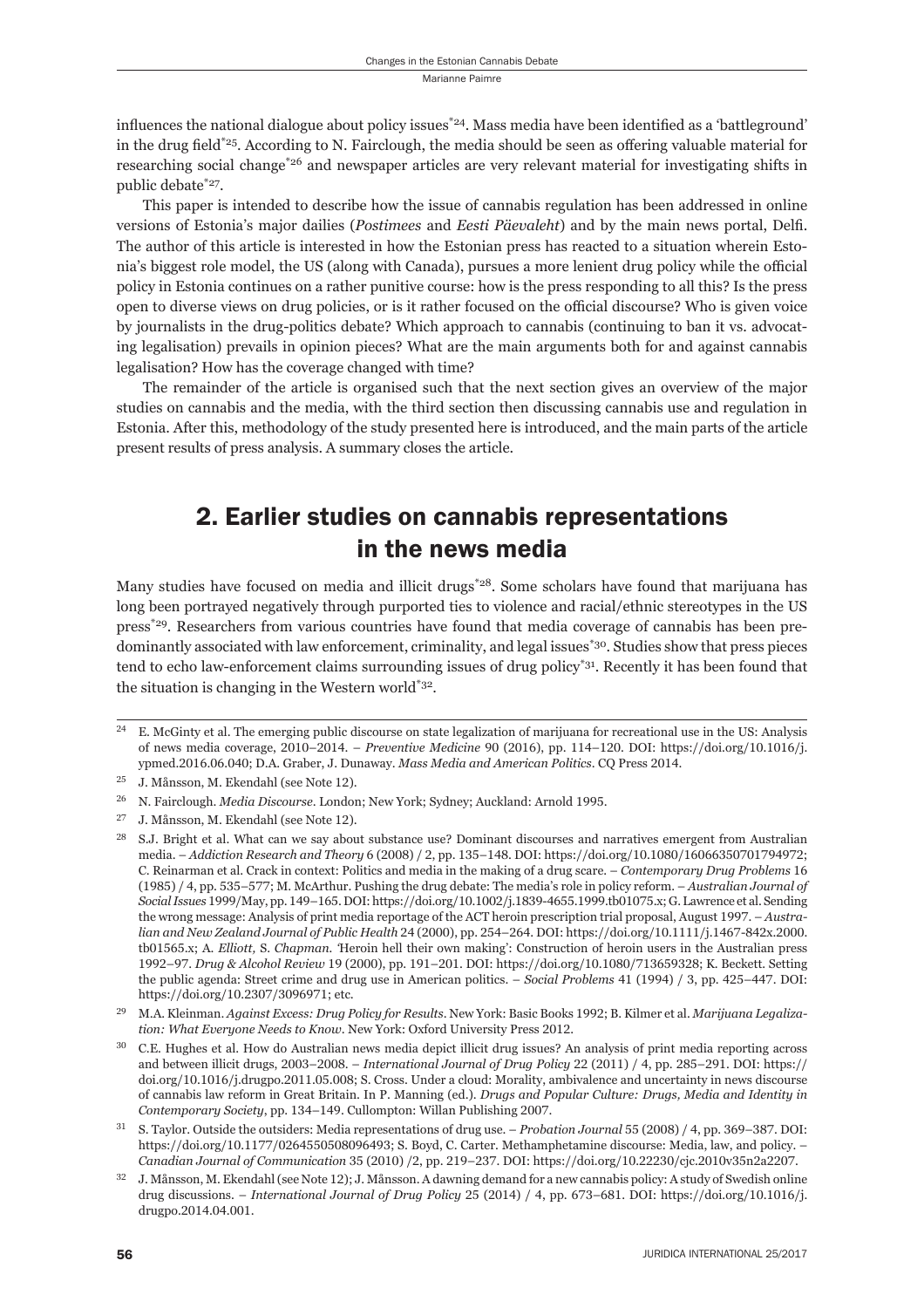In the last three years, some in-depth studies on cannabis and the media have been carried out. E. McGinty and colleagues recently studied the emerging public discourse on state legalisation of marijuana for recreational use in the US\*33. They explored the volume and content of news stories on drug-politics issues and found that news-media coverage of recreational marijuana policy was heavily concentrated in the news outlets from the four states that had recently legalised marijuana. The most frequent pro-legalisation arguments posited that legalisation would reduce criminal-justice involvement/costs and increase tax revenue. Anti-legalisation arguments were centred on adverse public-health consequences. They concluded that, as additional states continue to debate legalisation of marijuana for recreational use, it is critical for the public-health community to develop communication strategies that accurately convey the rapidly evolving research evidence related to recreational-marijuana policy.

J. Månsson analysed how cannabis is constructed in Swedish print media and whether this has changed over time\*34. Sweden is known for its prohibitionist cannabis policy, but this approach seems to be increasingly challenged in both international and domestic arenas. It was, therefore, important to understand whether and how this international change was mirrored and processed in a key arena such as print media. Newspaper articles from 2002 and 2012 were analysed, for exploring of continuity and change. The analysis showed that print media in both years seemed to draw mainly on a juridical, a social-problems, and a medical discourse when portraying cannabis. While there was strong continuity in these cannabis constructions, the analysis also showed signs of change. For example, in 2012 there were articles drawing on economic and recreational discourses. There was a global outlook enabling new cannabis constructions. The author concluded that the Swedish print media generally have a crime-centred and deterrent approach towards cannabis, with prohibition at the heart of the reporting. International events, however, introduced discursive alternatives by 2012.

O.H. Griffin and colleagues studied how marijuana was depicted in The New York Times from 1851 to 1950\*35. The researchers did not provide evidence that the coverage of marijuana escalated to a level of media hysteria. However, there was certainly a considerable number of articles providing coverage of the drug in that time. Several scholars have argued that in the earlier part of the twentieth century, especially in the 1930s, the media associated marijuana mainly with violence and mental illness and they often linked marijuana with Mexican immigrants. Conversely, the authors found that depictions of violence occurred but were not prevalent. There was some evidence to support a conclusion that marijuana was often linked to people of Mexican descent, but these reports were not particularly frequent and were primarily restricted to the 1930s. The published articles rarely mentioned addiction, and in a few instances they actually implied that marijuana did not pose a great danger. Moreover, reports of marijuana being associated with mental illness or organised crime were not common.

In Belgium, J. Tieberghien and T. Decorte explored the complex relationship between policy and science in the drugs field. Using the Belgian drug-policy debate (1996–2003) as a case study, they critically explored the role of scientific knowledge in this debate. An examination of how scientific knowledge was used in policy documents has demonstrated rather strong utilisation. However, utilisation was often subordinate to the complexity of the policy-making process, involving not only scientific knowledge but also interests, electoral ambitions, etc. Likewise, scientific knowledge was also shaped and distorted by conflicting values and interests\*36. S.R. Sznitman and N. Lewis examined the framing of cannabis for therapeutic purposes (CTP) in Israeli media coverage (2007–2013) and the association between media coverage and trends in the granting of CTP licences in Israel over time\*37. They found that in the majority of the news articles analysed (69%), cannabis was framed as a medicine, although in almost a third of the articles (31%) cannabis was framed as an illicit drug. The authors concluded that the relatively large proportion of news items framing cannabis as a medicine is consistent with growing support for the expansion of Israel's CTP

<sup>&</sup>lt;sup>33</sup> E. McGinty et al. (see Note 24).

ɴɵ J. Månsson. The same old story? Continuity and change in Swedish print media constructions of cannabis. – *Nordic Studies on Alcohol and Drugs* 33 (2016) / 3, pp. 267-285. DOI: https://do-iorg.ezproxy.utlib.ut.ee/10.1515/nsad-2016-0021.

ɴɶ O.H. Griffi n et al. Sifting through the hyperbole: One hundred years of marijuana coverage in The New York Times. *Deviant*  Behavior 34 (2013) / 10, pp. 767-781. DOI: https://doi.org/10.1080/01639625.2013.766548.

J. Tieberghien, T. Decorte. Understanding the science-policy nexus in Belgium: An analysis of the drug policy debate (1996–2003). – *Drugs: Education, Prevention and Policy* 20 (2013) / 3, pp. 241–248. DOI: https://doi.org/10.3109/096 87637.2012.759904.

 $37$  S.R. Sznitman, N. Lewis. Is cannabis an illicit drug or a medicine? A quantitative framing analysis of Israeli newspaper coverage. - *International Journal of Drug Policy* 26 (2015) / 5, pp. 446-452. DOI: https://doi.org/10.1016/j.drugpo.2015.01.010.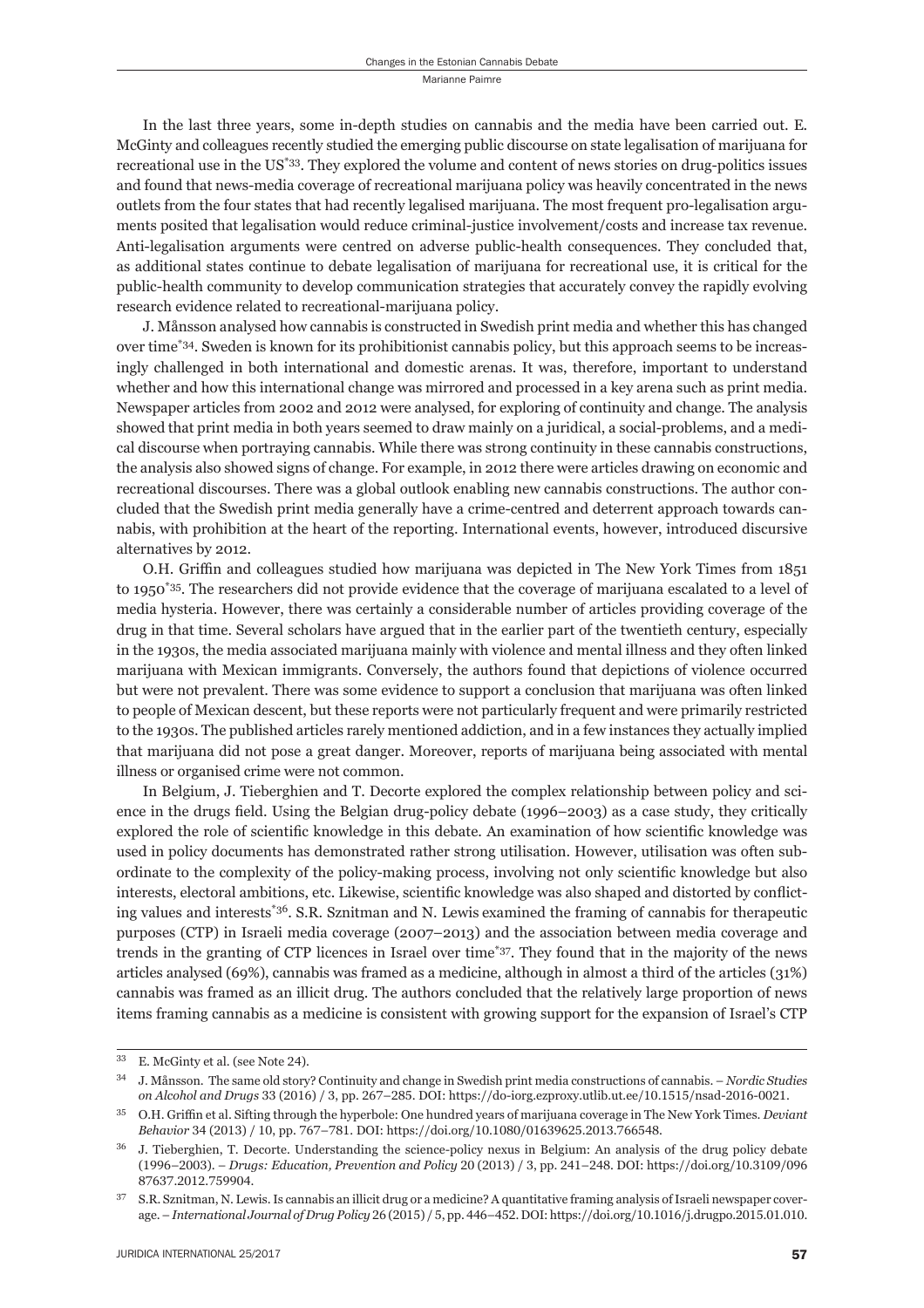programme. Thus, in the wide world, only a few studies focus on the role of the media in the cannabis debate in recent years, which have witnessed change in the global drug-related political discourse. This article fills the gap, analysing the discussion of cannabis legalisation in the Estonian media.

### 3. Cannabis use and regulation in Estonia

Although cannabis has been around as a recreational drug for quite some time now in Europe, Estonians became more acquainted with the plant only in the 1990s. According to the European Monitoring Centre for Drugs and Drug Addiction (EMCDDA), 6% of adults in Estonia (between the ages of 15 and 64) have tried cannabis within the past 12 months, remaining slightly below the European average of  $7\%$ <sup>\*38</sup>. Among adults, 27% have used cannabis at some point in their life\*39. Cannabis is relatively popular with the younger generation: 53% of Estonian men of ages 25–34 claim to have used cannabis at some point\*40**.** According to the last ESPAD survey (European School Survey Project on Alcohol and Other Drugs) , 25% of 15–16-year-olds have tried cannabis in Estonia, a figure much higher than the corresponding ones for the Nordic countries (7% for Sweden and Norway, 8% for Finland, and 12% in Denmark)<sup>\*41</sup>.

Under the Estonian legislation, all strains of cannabis (*Cannabis sativa*) containing over 0.2% of tetrahydrocannabinol are illegal and have been entered on the list of most highly prohibited substances\*42. In Estonia, cultivation of cannabis, handling of cannabis products, trafficking or distribution, production, acquisition or possession, and also inducing a person to engage in illegal use are deemed offences to be followed by criminal prosecution. The use of cannabis, as with any other drug entered on the list of psychotropic or narcotic substances, is not a criminal offence (this has been true since 2002); rather, it is viewed as a misdemeanour punishable by detention or a fine. However, having quite a small quantity of cannabis  $(7.5)$ grams) could already be punishable under the Estonian Penal Code\*43.

It has been suggested that in respect of criminal offences the laws should be amended so as to classify illicit drugs into distinct categories in line with their harmfulness<sup>\*44</sup>. Although the effects of cannabis on health are less severe than those of heroin or amphetamine, the punishments for cannabis-related offences prescribed by law are comparable to those for any other narcotic or psychotropic substance on the list. In Estonia, the average fine for a cannabis-related misdemeanour is 80 euros, while it is 100 euros for other illicit drugs. Penal practice indicates that, for the most part (i.e., in 80–90% of cases), fines are imposed in cases involving small quantities of psychotropic or narcotic substances for personal use (misdemeanour cases), and in 10-20% of the cases the court orders detention of the convicted offender for up to 30 days<sup>\*45</sup>. According to the Ministry of Justice, the difference comes about in the courtroom, with cannabisrelated criminal offences carrying a lighter sentence in practice<sup>\*46</sup>. Most of the drugs-related criminal cases prosecuted involve small quantities of illicit drugs.

<sup>&</sup>lt;sup>38</sup> EMCDDA. Prevalence maps — prevalence of drug use in Europe. 2016. Available at http://www.emcdda.europa.eu/countries/ prevalence-maps (most recently accessed on 4.8.2017).

<sup>&</sup>lt;sup>39</sup> NIHD. *Eesti täiskasvanud rahvastiku tervisekäitumise uuring, 2014* ['Health Behaviour among the Estonian Adult Population']. 2015 (in Estonian), p. 95.

ɵɱ *Ibid*.

<sup>&</sup>lt;sup>41</sup> ESPAD. Illicit drug use: ESPAD Report 2015. Available at http://www.espad.org/report/situation/illicit-drug-use (most recently accessed on 29.11.2016).

<sup>&</sup>lt;sup>42</sup> Sotsiaalministri 18.mai 2005.a määrus nr 73 "Narkootiliste ja psühhotroopsete ainete meditsiinilisel ja teaduslikul eesmärgil käitlemise ning sellealase arvestuse ja aruandluse tingimused ja kord ning narkootiliste ja psühhotroopsete ainete nimekirjad" ['Conditions and procedure for the handling and reporting of narcotic drugs and psychotropic substances for medical and scientific purposes, and the list of narcotic drugs and psychotropic substances']. Available at https://www.riigiteataja.ee/ akt/12998582 (most recently accessed on 4.8.2017) (in Estonian).

<sup>&</sup>lt;sup>43</sup> Karistusseadustik (Penal Code). Available in Estonian at https://www.riigiteataja.ee/akt/117122015009(06.02.2016) most recently accessed on 4.8.2017), Chapter 12, Section 1.

<sup>&</sup>lt;sup>44</sup> J. Ginter. Lahjem narkootikum väärib kergemat karistust ['Softer drug deserves lighter sentence']. – *Postimees*, 15.7.2009 (in Estonian).

ɵɶ J. Salla. Uimastid, kuritegu ja karistus – mida, kui palju ja kellele? Ettekanne konverentsil "Uimastid, kuritegu ja karistus – kuhu tõmmata piirid?" ['Presentation "Drugs, crime and punishment – what, how much, and to whom?" at the conference Drugs and Crime'], from 7-8 March 2016. Tallinna Ülikool (in Estonian).

<sup>&</sup>lt;sup>46</sup> The author of this article conducted interviews with Mr Andri Ahven, from the Ministry of Justice, on 1.12.2015 and 8.3. 2016.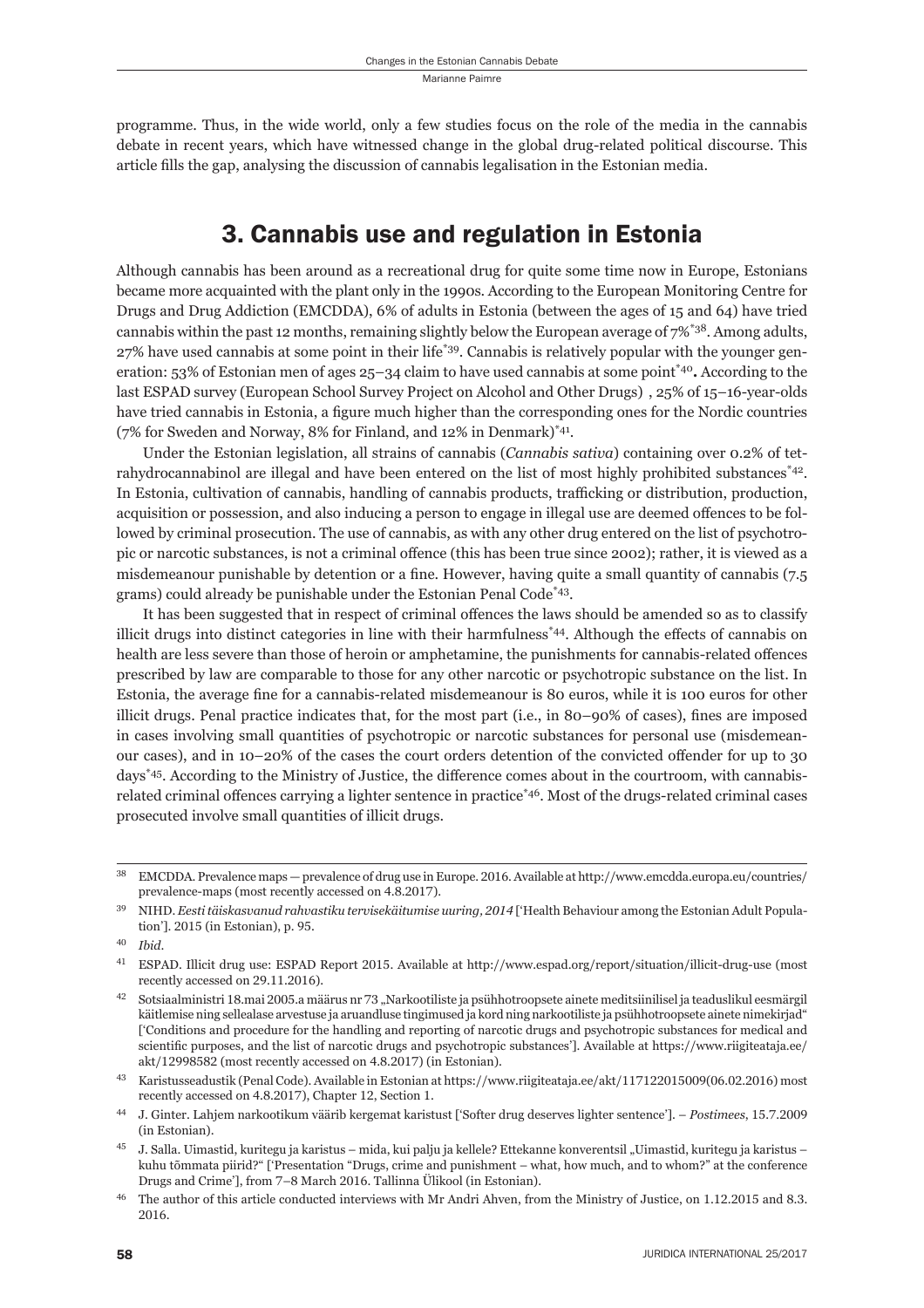Encouraged by changes in the global drug scene, activists in Estonian civil society have been campaigning for a more liberal/humane and up-to-date drug policy in recent years. Various events have been organised in their advocating for legalisation of cannabis in Estonia. They have exerted pressure on Parliament and expressed their views in the media\*47. A Web site on medical cannabis (ravikanep.ee) was established by the NGO Ravikanep. Facebook pages of proponents of legalisation are utilised to connect interested persons. The Estonian Green Party has pledged to regulate cannabis at national level.

Several opinion polls have revealed that public opinion on legalisation matters varies greatly. While the poll results reported by newspapers' online editions and by news portals indicate strong public support for legal cannabis<sup>\*48</sup>, a recent study by Turu-Uuringute AS showed fierce public opposition to the plan<sup>\*49</sup>. Two years ago, a study conducted by TNS Emor revealed that 67% of Estonians would like to see cannabis regulated along the same lines as tobacco, alcohol, and medicinal products\*50. This means primarily that one should be cautious in interpreting results of polls, at least on this topic.

Today, discussion on public-policy issues often takes place via social media. However, the traditional mass media are still the principal platform for the wider debate on drugs in general\*51.

### 4. The sample and methods

To enable the study of discussion of cannabis in the Estonian press, online versions of two national dailies, *Postimees* (PM) and *Eesti Päevaleht* (EPL), and the highest-circulation weekly, *Eesti Ekspress* (EE), along with the major news portal *Delfi*, were selected. Years 2009 and 2015 were chosen, because in both of those years the media interest in respect of cannabis regulation was higher than usual. The two months when the discussion was most intense were picked from each of those years – July and August of 2009 and September and October of 2015. Editorials, opinion pieces, experts' comments, and interviews were examined; in other words, the study focused solely on articles introducing someone's opinion and people's viewpoints. In total, 57 articles were selected, 25 from 2009 and 32 from 2015.

The study employed a mixed method of analysis, consisting of content analysis\*52 and close reading\*53. The former allowed ascertaining, among other things, the total number of articles published, the authors' identity and professional background, and which of the stories were for or against legalisation. The close reading method enabled delving deeply into the most influential texts for purposes such as examining standpoints and arguments more closely.

ɵɸ Toompeal toimus Eesti narkopoliitikat muuta püüdev meeleavaldus "Laske elada, raisk!" ['A demonstration, "Let us live!", took place on Toompea orienting toward change to Estonian drug policy']. Delfi, 17.9.2015. Available at http://publik.delfi. ee/news/mitmesugust/taispikkuses-toompeal-toimus-eesti-narkopoliitikat-muuta-puudev-meeleavaldus-laske-eladaraisk?id=72476305 (most recently accessed on 4.8.2017) (in Estonian).

Gallup: lahjad narkootikumid tuleks legaliseerida ['Gallup poll: Softer drugs should be legalised']. – Postimees, 7.7.2009. Available at http://arvamus.postimees.ee/v2/139394/gallup-lahjad-narkootikumid-tuleks-legaliseerida (most recently accessed on 4.8.2017) (in Estonian).

Uuring: 93 protsenti on vastu kanepi tarvitamisele ['93 per cent are opposed to cannabis use']. ERR.ee, 5.8.2016. Available at http://www.err.ee/571598/uuring-93-protsenti-on-vastu-kanepi-tarvitamisele (most recently accessed on 4.8.2017) (in Estonian).

ɶɱ TNS Emor. Elanikkonna teadlikkus kanepi ravitoimest ja hoiakud kanepi laialdasemast kasutamisest Eesti meditsiinis ['The population's awareness about the therapeutic effect of cannabis and attitudes towards the use of cannabis in medical treatment in Estonia']. 2014. Available at https://drive.google.com/file/d/0BxV86uYJfhXjcy1yc2ZCNUtTVzg/view?pref=2&pli=1 (most recently accessed on 4.8.2017) (in Estonian).

<sup>&</sup>lt;sup>51</sup> E. McGinty et al. (see Note 24).

A. Berger. *Media Analysis Techniques*. California: SAGE 1998. DOI: https://doi.org/10.4135/9781452243160; D. Riffe et al. *Analysing Media Messages: Using Quantitative Analysis in Research*. Mahwah, New Jersey: Lawrence Erlbaum 2005. DOI: https://doi.org/10.4324/9781410613424.

<sup>53</sup> P. Kain. How to do a close reading. Writing Center of Harvard University 1998. Available at http://www.fas.harvard. edu/~wricntr/documents/CloseReading.html (most recently accessed on 12.7.2016); S.A. McClennen. Dr. McClennen's close reading guide. Pennsylvania State University 2001.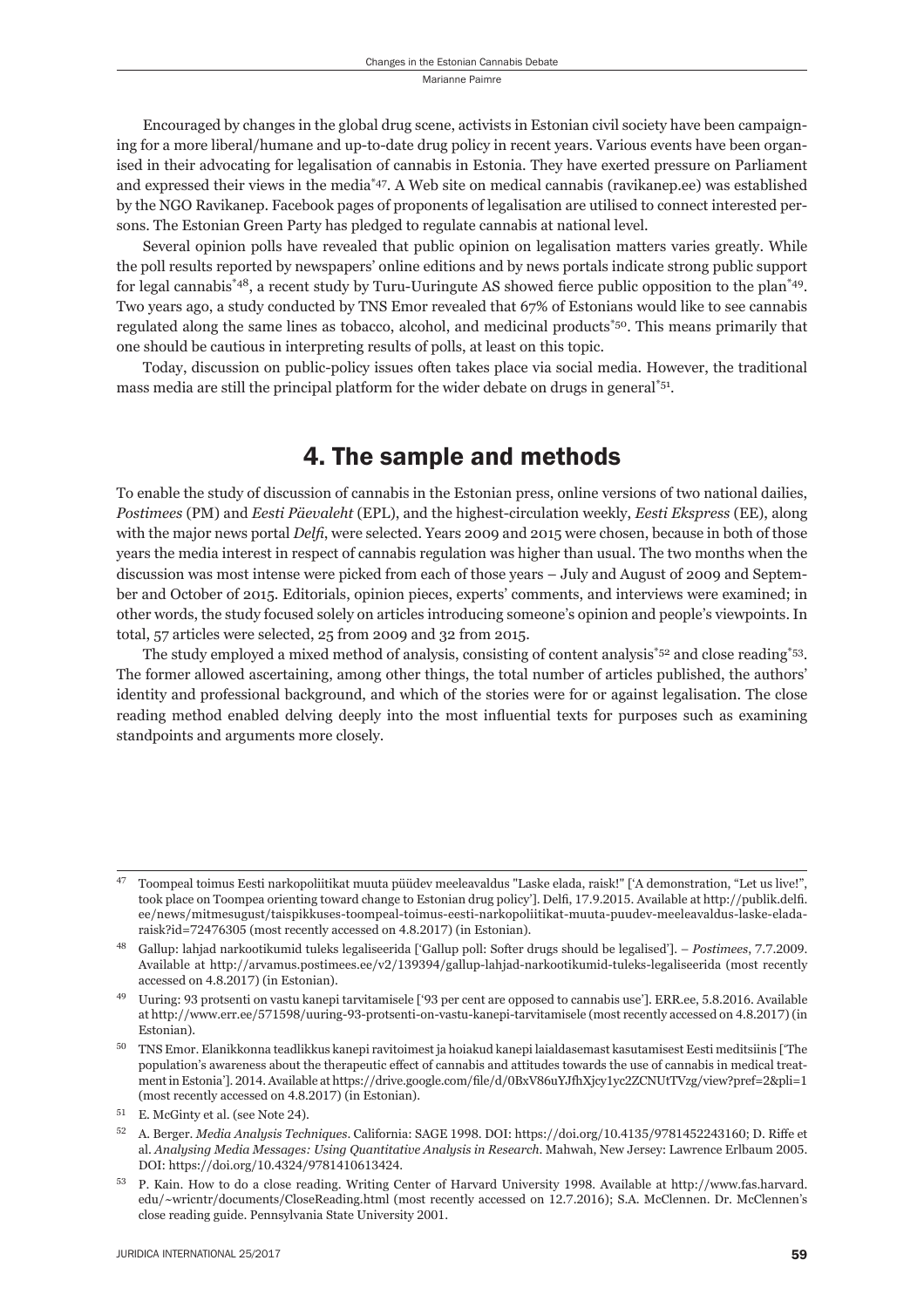# 5. Findings from the press analysis

### 5.1. In July 2009, cannabis as a new focus of experts' media debate

Although cannabis had made occasional appearances in the Estonian press since the 1990s, it became a subject of wider public discussion only in the summer of 2009. The 1 July issue of *Postimees*, elaborating on excessive punishments, was the first, with many to follow. The PM editorial referred to the fact that there were too many people in Estonia (almost one third of the population) punished either for criminal or for misdemeanour offences. It was suggested that punishing is not the only means to promote law-abiding behaviour and that the government should focus on crime prevention instead. In the same day's PM, the issue of overcriminalisation was explained – with drugs as an illustrative example – by Jaan Sootak, Professor of Criminal Law at the University of Tartu. He wrote that a person is already deemed a criminal offender in Estonia for the possession of a rather modest quantity of illicit drugs, and he also pointed out that in most cases the state comes down hard on the perpetrator.

#### Proponents of legalisation

The discussion proper started only after a week had passed (on 7 July), when PM journalist A. Raun communicated the position of Prof. Sootak and P. Vahur, the head of the Estonian Free Society Institute, a liberal think tank, that Estonia should move towards gradual legalisation of illicit drugs. It was stressed that a democratic criminal-justice system based on the rule of law should treat addicts not as criminals but as people in need of assistance and treatment. There is no conclusive scientific proof that the effects of cannabis are more harmful to the human body than tobacco; therefore, it is not fair that cannabis users are prosecuted while tobacco smokers go free. The following positive aspects entailed by possible legalisation were mentioned: a chance to tackle drug problems more meaningfully, more efficient use of public funds, depriving the underworld of their illegally-gained proceeds, putting an end to the stigmatisation of young people caught with cannabis, and others. Legalisation of cannabis was, in principle, endorsed by one more jurist, J. Ginter, Professor of Criminology at Tartu University, who mentioned on 15 July that he believes in more lenient punishments for offences involving soft drugs. Only six articles out of the 25 from 2009 (24%) advocated the legalisation of cannabis.

#### Opponents of legalisation

The above-mentioned ideas of jurists inspired widespread resentment in members of the medical profession, prevention experts, politicians, and even journalists. Views held by experts vigorously opposing legalisation in Estonia constituted the overwhelming majority (82%). Medical and prevention staff were especially critical of more lenient drug policy, most of them dismissing the jurists' ideas as misguided. An illustration of this is that on 7 July PM interviewed K. Abel-Ollo, a researcher from the National Institute for Health Development (NIHD), who emphasised that drug abuse can be associated with deaths, proliferation of infectious diseases, crime, increased health-care costs, and exclusion of young people from the labour market. In a PM piece from 24 July, A. Kurbatova, from the NIHD, tried to dispel the common misconception that the Dutch liberal drug policy was not riddled with serious problems. A. Talu, a third drugs expert from the NIHD, who painted a grim picture of the drug situation in Estonia in her opinion piece in EPL on 28 July, was of the opinion that legal cannabis would eventually result in additional trouble alongside added costs.

M. Liiger, an emergency-room doctor who has regular contact with drug addicts, told PM journalist P. Pullerits on 14 July that legalisation of drugs is plainly unconstitutional since it would dramatically hasten the extinction of Estonia's population in a couple of decades. She stated ironically: 'I admire people's (e.g., Sootak and Vahur's) ability to construct fascinating scientific theories, which they have every right to, much the same way as a Finnish scholar had an academic right to claim that Soviet occupation was the best thing that ever happened to Estonians. They cannot possibly fathom this issue the same way I, surrounded by drugs and addiction on a daily basis, see it.' Psychiatrist J. Mumma suggested on 18 July in EPL that after legalisation of cannabis, the number of addicts would most likely grow: 'If the share of first-time users increases, then there is a real danger that we will also see growth in the number of habitual users.' He agreed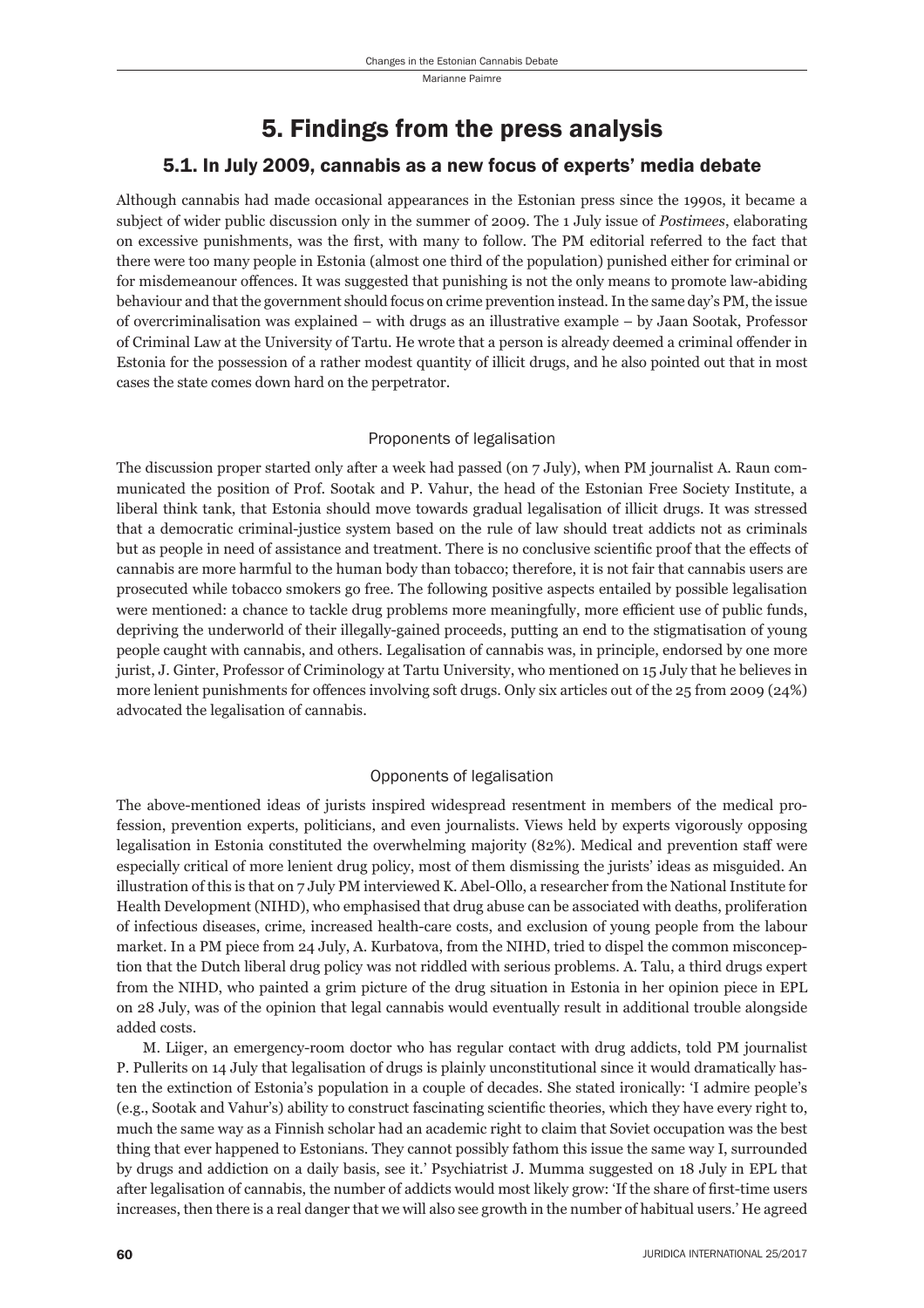with the lawyers that hard drugs and cannabis should be viewed separately. However, he did point out the role of cannabis in causing psychosis. Mari Järvelaid was the only member of the medical profession who called the efficacy of punishment into question (in EE on 8 August).

Experts and politicians largely remained central to the discussion in the summer of 2009: 26% of the articles reflected ideas of medical doctors and prevention experts, and lawyers explained their views in 22%. Several leading journalists argued passionately against legalisation. Among them were A. Ruussaar (in PM on 11 July), A. Samost (in PM on 12 July), and K. Muuli (in PM on 12 July). On 11 July, PM referenced journalist Priit Hõbemägi, who on Radio Kuku's programme *Keskpäevatund* ('The Midday Hour') had called the drug debate initiated by Prof. Sootak 'a senseless waste of time'. Later, a comment followed that 'we only wanted to draw attention to the fact that in times of trouble our distinguished professors should deal with more pressing matters'.

PM conducted a number of polls on drugs regulation among its readers. On 6 July, they asked 'Should punishments for drug use in Estonia be reduced?' To this, 79% of the 1,813 respondents answered with a 'no', as they thought it would have disastrous consequences for the society at large. Only a day later (on 7 July), we saw a complete change of heart. When answering the question 'How should drug users be punished?', 69% of the 683 respondents actually indicated favouring the legalisation of soft drugs. It is probably safe to say, again, that, irrespective of their popularity with the masses, the results of online-media polling should be taken with a grain of salt.

All things considered, it seems that in the summer of 2009 the concept of legalisation proposed by jurists brought a breath of fresh air to an Estonian media scene otherwise preoccupied with news of economic recession. The theories of legal scholars were regarded as unrealistic and misplaced by those experts whose jobs involved day-to-day contact with drug addicts. In much the same vein, several leading journalists dismissed the topic as lacking any real substance.

### 5.2. In 2015, non-experts feeding the discussion on cannabis regulation

More heated debate about cannabis regulation ensued in autumn 2015. In contrast to 2009, this time the issue did not appear 'out of nowhere'. Several articles on drug policy had been published in 2014, with the increased media interest having been inspired mainly by the fact that purchasing cannabis in some US states was now perfectly legal\*54. In 2015, most of the articles on cannabis issues revolved around public events. For instance, springtime demonstrations organised by cannabis activists in larger towns were covered by the media (e.g., on 9 April, a meeting was held in Tallinn on Viru Street, and on 17 April, a protest in support of legal cannabis was carried out in Tartu). For August in Paide, a debate on cannabis was arranged as part of the Opinion Festival's programme, also reported on by the electronic edition of PM. In September and October, the discussion of drug-politics issues reached its peak.

#### Proponents of legalisation

On 12 September, an opinion piece titled 'Illegal drugs should be decriminalised' was published via the online news portal of PM. The author, A.-R. Tereping, is a psychologist with the University of Tallinn who had never publicly commented on cannabis issues before. In his piece, he suggested that Estonia should follow the example of Portugal, where the liberalisation of legislation had improved the drug situation considerably. Three days later, on 15 September, the editorial board of PM ran an article in its section for Estonian news titled 'Portuguese drug policy – a magic wand for Estonia?', explaining the Portuguese drug laws in more detail while giving a general overview of cannabis consumption in Estonia in comparison to other European countries.

<sup>54</sup> See, for example, the *Postimees* piece of 1.2.2014.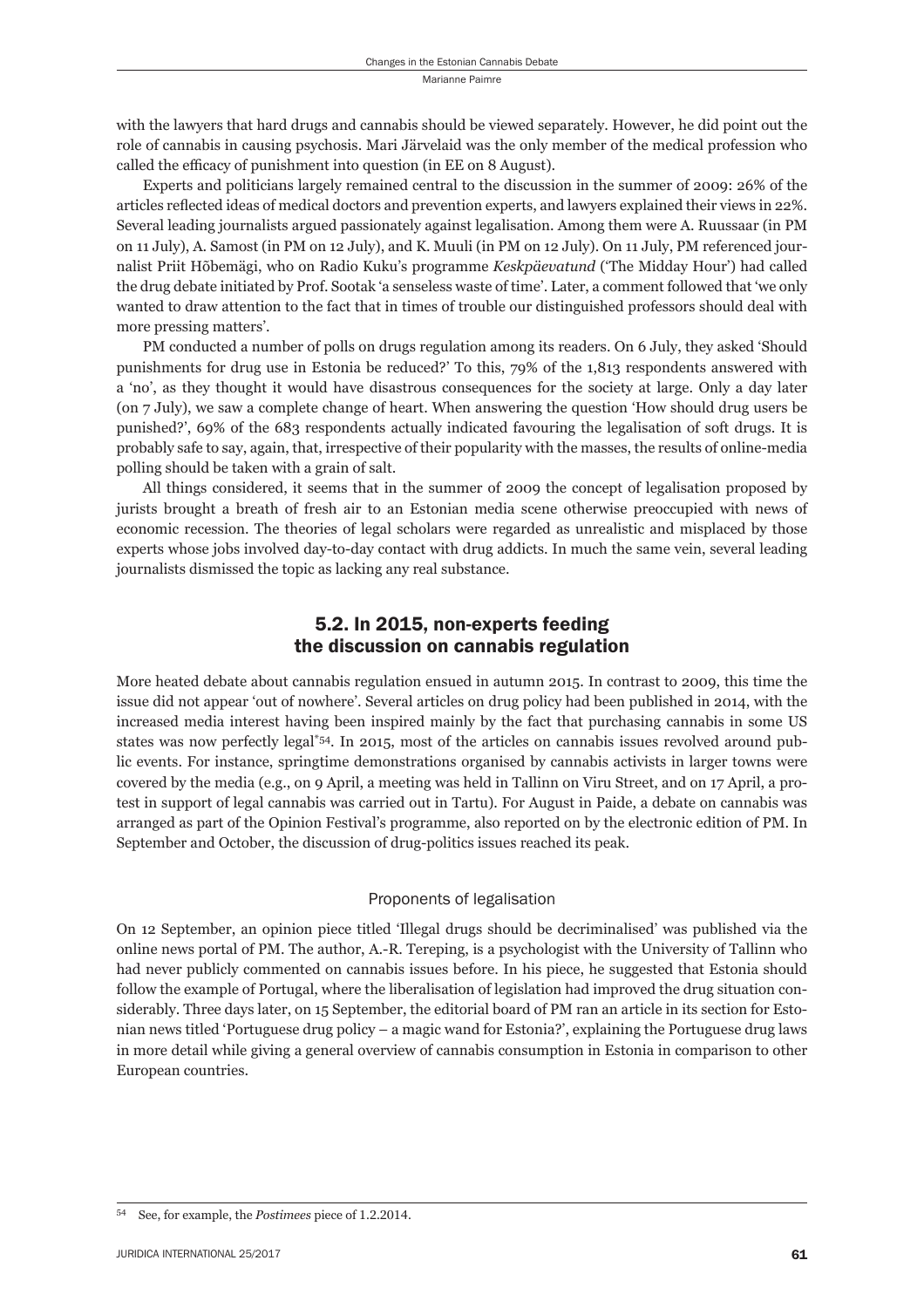#### The pro-legalisation event 'Let us live!'

Tereping's article seemed like a warm-up act to the pro-legalisation event 'Let us live!', held on Tallinn's Dome Hill. Organised via the Web site Nihilist.fm, this was led by writer K. Kender. The participants in the demonstration, which took place on 17 September in front of the Parliament building, were eager to change the course of Estonian drug policy. It was broadcast live on Delfi ee. People from various walks of life contributed to this discussion. These included politicians and other public figures (E.-N. Kross, H. Purga, and Y. Alender), opinion leaders (H. Pajula), civil activists (L. Kampus), and creative professionals (writers O. Ruitlane and J. Rooste and several rap artists). It inspired people who had not been very vocal about drugs until then. In their petition, they invited Parliament to revise the principles underpinning the official drug policy, which was characterised as destroying the youth. The need for legal cannabis was emphasised by reminders that we are strongly influenced by American culture and therefore should abide by the same rules that apply in some of its states.

Media outlets concentrated on the public statements of E.-N. Kross, a high-profile member of the Reform Party, who blamed Estonian politicians for not thinking about or dealing with this burning issue. He was adamant that it is 'the duty of our elected representatives to find new solutions  $[\dots]$ . I feel sick in my stomach when somebody says that our drug policy works just fine'. They also quoted Kross's party colleague H. Purga (mainly because she had burst into tears while speaking), who had urged setting up a relevant study committee in Parliament. Y. Alender, also from the Reform Party, noted that if mistakes have been made, then it is time to correct them. The press (Delfi, on 17 September) also picked up on a word of advice from L. Kampus, a champion of minorities' rights: 'Don't let them ask you why cannabis should be legal; instead, ask them at every chance you get why cannabis isn't legal.' On 15 October, the Delfi news portal asked its readers whether consumption and cultivation of cannabis for one's own use should be decriminalised. Of the 4,093 respondents, 91.7% voted in favour of that idea.

#### The Kuperjanov Infantry Battalion in late September

An event that made headlines in the middle of October involved a number of conscripts being caught with illicit substances: 76 out of 200 recruits had failed the drug test administered at the Kuperjanov Infantry Battalion in late September. Civil-society activists S. Tuisk and M. Kalvet maintained that cannabis use in the military is an open secret and that these random checks are unproductive in practice and only cause needless confusion. The situation could be much worse if the young men were to start using hard drugs, they opined. The incident in the Defence Forces gave further momentum to the larger drug-policy debate. A reader's letter was published that expressed preference for a more liberal approach to cannabis and blamed mainly the media for distorted information on the drug. Columnist A. Lobjakas pointed out in his article 'Cannabis should be legal', published on 22 October in PM, that there is no meaningful debate on drug policy in Estonia. At the same time, the author argued, the global drug paradigm is undergoing major changes. For instance,. Canada is about to legalise cannabis. His message was loud and clear: 'For want of a better alternative, Estonia has decided to preserve its depressing *status quo*.'

#### Opponents of legalisation

Unlike 2009, in 2015 the most active opponents of cannabis legalisation were from law-enforcement agencies. For example, in response to Tereping's article, U. Tambre, Chief of the North Prefecture Criminal Police, expressed his opinion in PM in a 16 September piece titled 'Decriminalisation is not a magic wand that cures social ills'. In a similarity to the rhetoric of 2009, that author justified the ban in place in terms of the government's failure to reduce heavy alcohol consumption. He took pride in the hard-line approach: there are no drug labs operating out of blocks of flats, no shops selling synthetic cannabinoids have been established, and criminals have not opted for Estonia as their favourite trafficking route. Former Interior Minister MP K.-M. Vaher's opinion piece 'It is prudent to keep drugs illegal' was published in PM on 15 September. On 19 September, PM printed a piece by A. Kurbatova, head of the Infectious Diseases and Drug Abuse Prevention Department of the NIHD, titled 'Decriminalisation – only a tiny piece of a more complex puzzle'. In it, she explained that the diff erence between Estonia and Portugal lies not in the decriminalisation as such but, rather, in the fact that Portugal looks after the people caught using drugs while Estonia prefers to issue fines instead.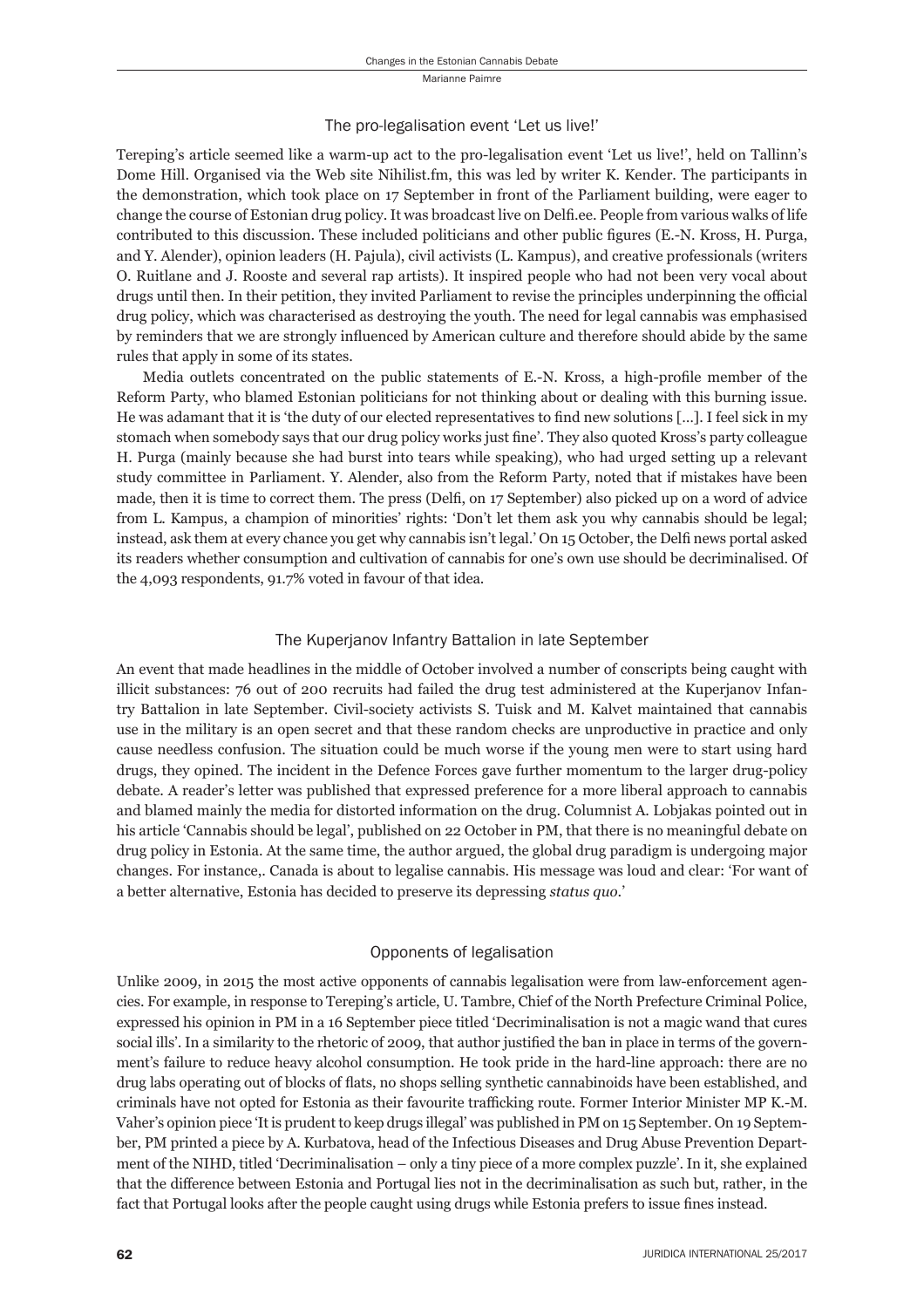In response to the Kuperjanov Battalion case, the 17 October PM editorial 'A shocking drugs bust in the Defence Forces' condemned use of drugs in the army and expressed hope that the drugs problem will be tackled head-on in the future. On 16 September, PM had invited comments from K. Tommingas, South Prefecture drug-police chief, who stated that the dramatic growth in the number of users among conscripts is a reflection of an overall trend in society and an inevitable result of the recent propaganda campaigns. The incident in the Defence Forces gave further momentum to the larger drug-policy debate. Experts asked to comment on this issue included L. Laur, head of the Drugs and Organised Crime Bureau of the Police and Border Guard Board (this interview can be found in Delfi materials from 20 October), and M. Medar, head of the Estonian Union for Child Welfare (Delfi , 16 October). Both of them defended the ban. The Police and Border Guard Board justified their position by introducing the age-old parallel with alcohol – if Estonia has not been able to put an end to alcoholism, how could it possibly cope with legal cannabis? Hence, Estonia is not ready for legalisation.

The entire 2015 drug debate could be characterised by the fact that the press had managed to invent two fierce adversaries: the progressive pro-legalisation camp, open to change and knowledgeable of the global trends, and, in opposition, the police officials, a group of die-hard fans of the 'old regime'. As physicians and health promoters still preferred to keep a low media profile on this issue in 2015, the bulk of the counterarguments to the more liberal ideas were voiced by the law-enforcement authorities.

As the end of October neared, a great deal of media furore arose surrounding head of Estonian Public Broadcasting M. Allikmaa's statement that state-owned media should stay out of the cannabis debate (see 28 October PM). He explained his position thus: 'Any discussion on this subject could be eventually construed as some form of cannabis promotion.' Ethics consultant to the public broadcasting body T. Tammerk emphasised that the level of public awareness of these problems is so low that television and radio programmes should not even attempt to elaborate on the traditional pros and cons. Cannabis lobbyists should not gain easy access to a public platform so as to publicise their message in interviews. Opinions of scientists and independent experts should be preferred. Ironically, these were the very opinions that were mostly absent from the media in 2015. The position of Allikmaa and Tammerk did not gain much support from society. For example, the EPL editorial 'Public Broadcasting chief's cannabis faux pas', from 29 October, dubbed Allikmaa's statements censorship incompatible with free media. As no newsworthy events involving illicit drugs took place in the final part of the year, the media interest started to gradually subside. In 2016, cannabis and the larger drug-policy issues did make occasional appearances in the press.

In 2015, 56% of the pieces analysed showed tolerance for legalisation. The proponents represented people from diverse walks of life (politicians, writers, columnists, civil activists, etc.). The main opponents were from the police (representing 53% of cases in which the existing drug policy was approved). When compared to various non-experts (civil activists, columnists, writers, etc.), medical stuff and lawyers were not very visible in the drug debate in 2015. In 2009 and 2015 both, various media outlets proved a valuable arena for the individual camps to air their views on cannabis. In a difference from 2009, alternative media channels were largely responsible for keeping the matter in the spotlight in 2015. For instance, Nihilist.fm was the driving force behind the 'Let us live!' campaign.

### 6. Whether media debate on cannabis regulation has any impact on Estonian drug policy

One might ask whether media coverage of cannabis and the related issues has in any way affected Estonian drug policy at large. There have been a few positive signs that attempts are being made to move from punishment toward treatment and prevention. But these attempts are not directly related to the cannabis debate. Since March 2015, new provisions of penal law have allowed termination of criminal proceedings if the defendant agrees to undergo treatment and termination of misdemeanour proceedings if the defendant undertakes to participate in social programmes\*55. 'Social programmes' refers to various cognitive-behavioural and other programmes that pay attention to the problems specific to the offender. The goal is to help

<sup>&</sup>lt;sup>55</sup> Väärteomenetluse seadustik (Code of Misdemeanour Procedure), clause 30 (1) 3. Available in English at https://www.riigiteataja.ee/en/eli/513072017004/consolide (accessed on 13.8.2017); Sotsiaalprogrammid. ['Social programmes']. Available at http://www.kriminaalpoliitika.ee/et/teemalehed/sotsiaalprogrammid (accessed on 14.8.2017) (in Estonian).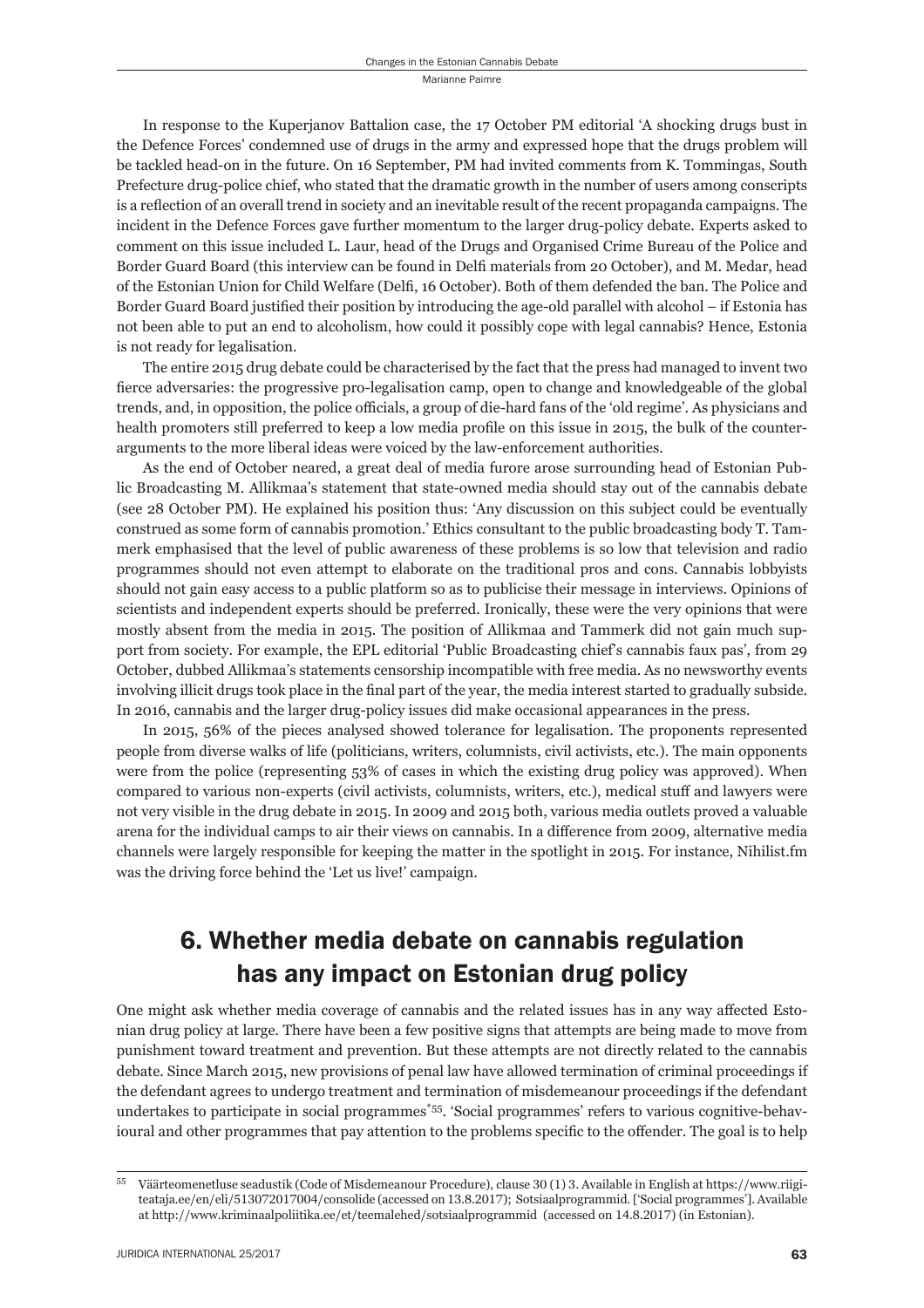the offender avoid new crimes. So far, these options have not been applied in practice. In February 2016, the Legal Affairs Committee invited experts to hear the petition from the above-mentioned 'Let us live!' campaign, aimed at legalisation of cannabis and reduction in drug-related deaths in Estonia. Although MPs dismissed any plans for legalisation, they did promise to look into the use of medical cannabis (see 9 February PM). It was decided to set up a Parliamentary study committee to analyse and enhance prevention efforts with regard to illicit drugs and HIV. According to the Ministry of Justice, there are plans to increase the substance quantities constituting a misdemeanour or a criminal offence, such as deciding that the possession of below 20 or 30 grams for personal use would have the elements of a misdemeanour only. The Ministry of Justice has indicated as well that possible liberalisation of drug laws and/or judicial practice has been analysed by several working groups. More practical alternatives to punishment are constantly being sought. One possible example of this trend is a drug-policy conference that was held in March 2016; regrettably, while it recognised that, in general terms, the current policy is not working, it concluded that there is no good reason to change course at present. However, the positive experience of other countries in reforming drug policy has encouraged Estonian officials to experiment with more flexible methods in attempts at grappling with issues of illicit drugs. Some practical changes could be detected in the field at least in respect of the Ministry of Justice taking initiative to update drug policy. For example, in 2016 the Ministry of Justice launched a project to test the Portuguese model in Estonia. Hence, it is quite difficult to estimate the media's exact role alongside changes in global drug policy and other factors in effecting the political changes described earlier in this paper. It could be argued that Estonia's professional press has been very eager to keep drug-related political issues on the media agenda for the last few years. In parallel with this, experts in the drug-regulation field too have been exposed to newer trends in global drug policy.

### 7. Summary and conclusions

Although the Estonian media have been criticised on many occasions by scientists and drug-abuse prevention workers for not generating enough discussion and meaningful analysis of the drug theme, the summer of 2009 and autumn 2015 proved to be an exception in this respect. In 2009, jurists (J. Sootak and P. Vahur) calling for legalisation of cannabis had a major role in cannabis garnering a large amount of media attention. Postimees provided the main forum for the debate. In 2009, the pro-legalisation camp clearly represented the minority and consisted mainly of jurists. All other experts cited, including medical doctors, prevention experts, and others, opposed the jurists' idea of legalising softer drugs, along with the majority of political-party representatives. Several prominent journalists stated openly that this topic does not deserve media attention, and they asked why, since cannabis constitutes a public-health hazard, this theme should be pursued further.

By 2015, the global drug-policy situation had slightly changed. Some US states had legalised marijuana, and in autumn Canada elected a new prime minister, who promised to make cannabis legal throughout the country. All this news inspired Estonian cannabis proponents to organise various events and introduce their arguments in public. These events and views were covered by newspapers and online portals. In 2015, most of the public opponents were law-enforcement officials. A clear distinction can be drawn between police officers still holding on to the obsolete policy and the open-minded intellectuals. The cannabis proponents outdid their opponents by exploiting the media in promoting their cause. The medical profession kept their distance in 2015. Police representatives relied on the same well-worn arguments as always – for instance, that cannabis is a gateway drug or that it should remain illegal because Estonia has been unsuccessful in its fight against alcoholism, not to mention drug addiction. Also, the question of media ethics came up, with the chief of Estonian Public Broadcasting maintaining that state-owned media are not the place for a cannabis debate, as such a debate would promote illicit drugs. Moreover, a dilemma became evident as to whether the aspiration to protect public health should take precedence over freedom of speech.

In conclusion, one can say that over the last few years, a noticeable shift has taken place with regard to representation of cannabis issues in the Estonian press. In the press, there has been a move toward a more humane attitude and toward favouring legalisation. The Estonian press seems to be more democratic and more in sync with the emerging global drug-policy trends than is the official drug-policy discourse. The chorus of 'voices' has become more complex – in 2015, it was not only the experts who gave or were invited to give their comments but also opinion leaders, average news readers, and experts and politicians who had